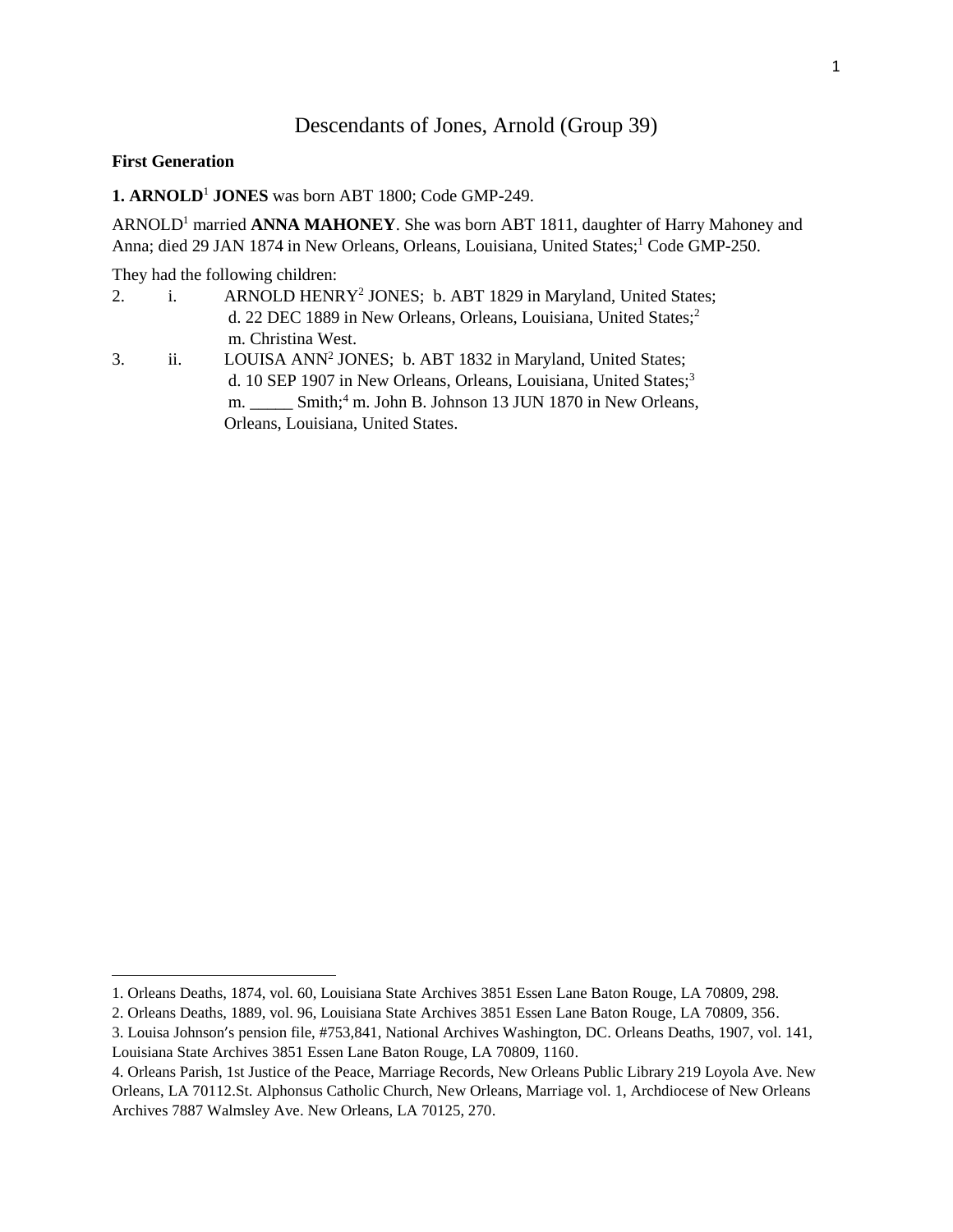## **Second Generation**

 $\overline{a}$ 

2. ARNOLD HENRY<sup>2</sup> JONES (ARNOLD<sup>1</sup>) was born ABT 1829 in Maryland, United States; died 22 DEC 1889 in New Orleans, Orleans, Louisiana, United States;<sup>5</sup> Code GMP-251.

ARNOLD HENRY<sup>2</sup> married **CHRISTINA WEST**. She was born ABT 1831 in Maryland, United States, daughter of \_\_\_\_\_ West and Betsy;<sup>6</sup> died 21 FEB 1888 in New Orleans, Orleans, Louisiana, United States;<sup>7</sup> Code GMP-073.

They had the following children:

| 4. | $\mathbf{i}$ . | HENRY <sup>3</sup> JONES; b. ABT 1849; d. BEF 1880; m. Charity Alexander              |
|----|----------------|---------------------------------------------------------------------------------------|
|    |                | 16-20 DEC 1873 in New Orleans, Orleans, Louisiana, United States. <sup>8</sup>        |
|    | ii.            | EDWARD A. JONES; b. MAR 1857 in Chatham Estate, Ascension,                            |
|    |                | Louisiana, United States; <sup>9</sup> d. 12 MAY 1876 in New Orleans, Orleans,        |
|    |                | Louisiana, United States. <sup>10</sup>                                               |
| 5. | iii.           | GABRIEL W. <sup>3</sup> JONES; b. ABT 1858 in Louisiana, United States; <sup>11</sup> |
|    |                | d. 21 OCT 1906 in New Orleans, Orleans, Louisiana, United States; <sup>12</sup>       |
|    |                | m. Della Williams 10 JAN 1898 in New Orleans, Orleans, Louisiana,                     |
|    |                | United States. <sup>13</sup>                                                          |
| 6. | iv.            | ANNA <sup>3</sup> JONES; b. ABT 1860 in Louisiana, United States; <sup>14</sup>       |
|    |                | d. BET 1900-17; m. Harrison Alexander 26 APR 1888 in New Orleans, Orleans,            |
|    |                | Louisiana, United States. <sup>15</sup>                                               |
|    | V.             | HELENE JONES; b. ABT 1861.                                                            |
|    | vi.            | <b>AUGUSTUS JONES.</b>                                                                |
| 7. | vii.           | MARTHA <sup>3</sup> JONES; b. 15 APR 1866 in New Orleans, Orleans, Louisiana,         |
|    |                | United States; <sup>16</sup> d. 8 MAY 1948 in New Orleans, Orleans, Louisiana,        |
|    |                | United States; <sup>17</sup> m. Stephen Alphonse Mills 22 DEC 1885 in                 |
|    |                | New Orleans, Orleans, Louisiana, United States. <sup>18</sup>                         |

viii. JOSEPH JONES; b. 8 OCT 1879 in New Orleans, Orleans, Louisiana, United States;<sup>19</sup> d. AFT 1880.

<sup>5.</sup> Orleans Deaths, 1889, vol. 96, Louisiana State Archives 3851 Essen Lane Baton Rouge, LA 70809, 356.

<sup>6.</sup> Orleans Deaths, 1888, vol. 92, Louisiana State Archives 3851 Essen Lane Baton Rouge, LA 70809, 762.

<sup>7.</sup> Orleans Deaths, 1888, vol. 92, Louisiana State Archives 3851 Essen Lane Baton Rouge, LA 70809, 762.

<sup>8.</sup> St. Alphonsus Catholic Church, New Orleans, Marriage vol. 1, Archdiocese of New Orleans Archives 7887 Walmsley Ave. New Orleans, LA 70125, 316.

<sup>9.</sup> Ascension Catholic, Book 19, Diocese of Baton Rouge Catholic Archives 1800 South Acadian Thruway Baton Rouge, LA 70806, 276.

<sup>10.</sup> Orleans Deaths, 1876, vol. 66, Louisiana State Archives 3851 Essen Lane Baton Rouge, LA 70809, 150.

<sup>11.</sup> Orleans Deaths, 1906, vol. 139, Louisiana State Archives 3851 Essen Lane Baton Rouge, LA 70809,

<sup>254.</sup>Orleans Marriages, 1898, vol. 20, Louisiana State Archives 3851 Essen Lane Baton Rouge, LA 70809, 336.

<sup>12.</sup> Orleans Deaths, 1906, vol. 139, Louisiana State Archives 3851 Essen Lane Baton Rouge, LA 70809, 254.

<sup>13.</sup> Orleans Marriages, 1898, vol. 20, Louisiana State Archives 3851 Essen Lane Baton Rouge, LA 70809, 336. 14. 1870 census.

<sup>15.</sup> Orleans Marriages, 1888, vol. 35, Louisiana State Archives 3851 Essen Lane Baton Rouge, LA 70809, 130.

<sup>16.</sup> Orleans Births, 1866, vol. 44, Louisiana State Archives 3851 Essen Lane Baton Rouge, LA 70809, 245.

<sup>17.</sup> Orleans Deaths, 1948, vol. 224, Louisiana State Archives 3851 Essen Lane Baton Rouge, LA 70809, 2896.

<sup>18.</sup> Orleans Marriages, 1885, vol. 11, Louisiana State Archives 3851 Essen Lane Baton Rouge, LA 70809, 623.

<sup>19.</sup> Orleans Births, 1879, vol. 74, Louisiana State Archives 3851 Essen Lane Baton Rouge, LA 70809, 679.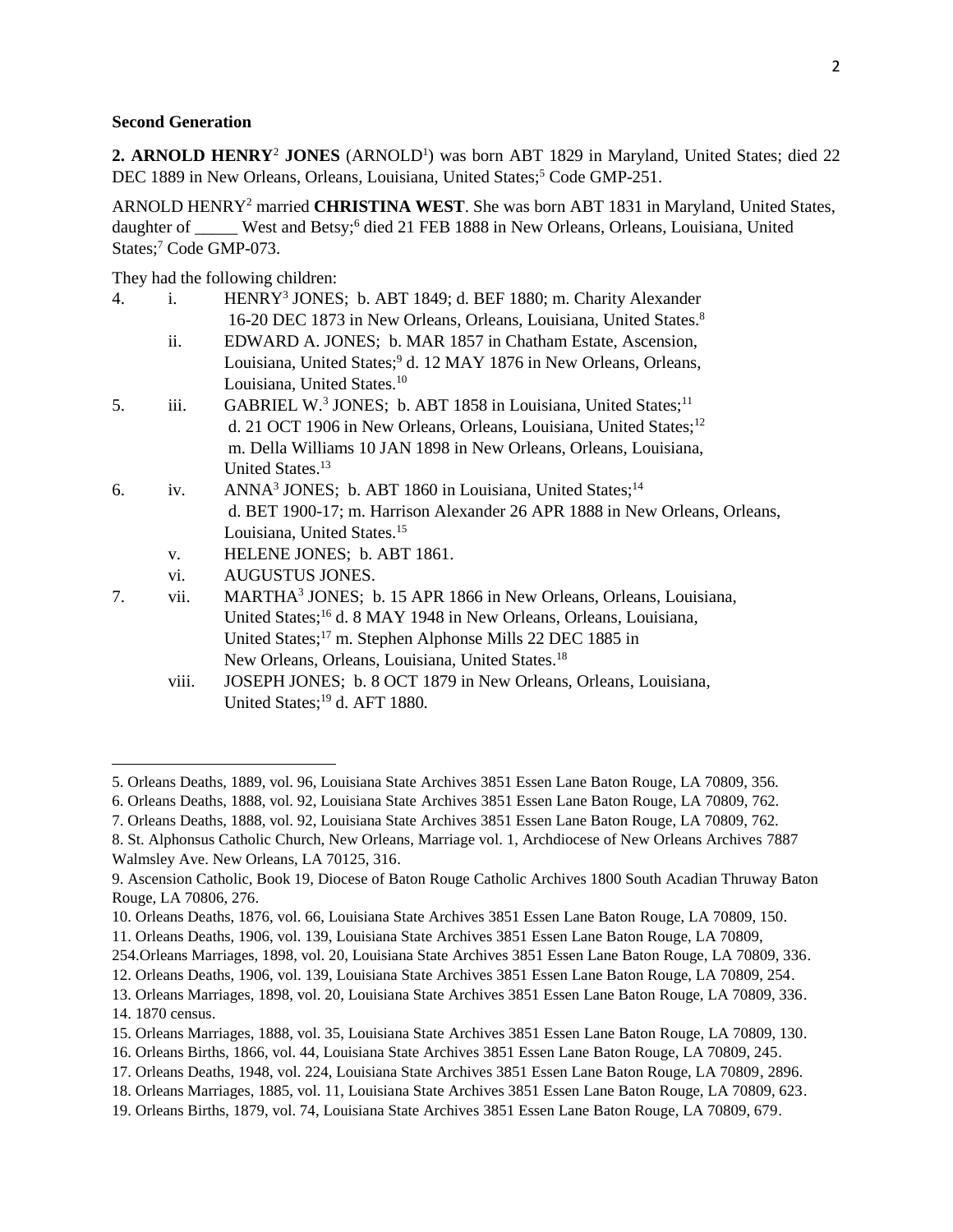**3. LOUISA ANN<sup>2</sup> JONES** (ARNOLD<sup>1</sup>) was born ABT 1832 in Maryland, United States; died 10 SEP 1907 in New Orleans, Orleans, Louisiana, United States;<sup>20</sup> Code GMP-252.

LOUISA ANN<sup>2</sup> married **SMITH.** 

They had the following children: i. ANN SMITH.

LOUISA ANN<sup>2</sup> married **JOHN B. JOHNSON** 13 JUN 1870 in St. Alphonsus Catholic, New Orleans, Orleans, Louisiana, United States. He was born DEC 1845 in Louisiana, United States, son of \_ Johnson and Lee;<sup>21</sup> died 4 DEC 1901 in New Orleans, Orleans, Louisiana, United States.<sup>22</sup>

They had the following children:

- 8. i. JAMES ALPHONSE<sup>3</sup> JOHNSON; b. 28 DEC 1874 in New Orleans, Orleans, Louisiana, United States;<sup>23</sup> d. 28 MAY 1946 in New Orleans, Orleans, Louisiana, United States;<sup>24</sup> m. Anna Washington 20 SEP 1898 in New Orleans, Orleans, Louisiana, United States.<sup>25</sup>
- 9. ii. MARY ELIZABETH<sup>3</sup> JOHNSON; b. 26 JUL 1877 in New Orleans, Orleans, Louisiana, United States;<sup>26</sup> d. 7 OCT 1965 in New Orleans, Orleans, Louisiana, United States;<sup>27</sup> m. Louis Birchard Randolph 12 JAN 1898 in New Orleans, Orleans, Louisiana, United States.<sup>28</sup>
	- iii. LOUISA ANN JOHNSON; b. 29 MAY 1872;<sup>29</sup> d. AFT 1947.

 $\overline{\phantom{a}}$ 

29. John Johnson pension file, #1,196,446, National Archives Washington, DC.

<sup>20.</sup> Louisa Johnson's pension file, #753,841, National Archives Washington, DC. Orleans Deaths, 1907, vol. 141, Louisiana State Archives 3851 Essen Lane Baton Rouge, LA 70809, 1160.

<sup>21. 1900</sup> census.

<sup>22.</sup> Orleans Deaths, 1901, vol. 126, Louisiana State Archives 3851 Essen Lane Baton Rouge, LA 70809, 253.

<sup>23.</sup> Orleans Births, 1874, vol. 66, Louisiana State Archives 3851 Essen Lane Baton Rouge, LA 70809, 367.

<sup>24.</sup> Times Picayune; 27691.

<sup>25.</sup> Orleans Marriages, 1898, vol. 20, Louisiana State Archives 3851 Essen Lane Baton Rouge, LA 70809, 882.

<sup>26.</sup> Orleans Births, 1877, vol. 71, Louisiana State Archives 3851 Essen Lane Baton Rouge, LA 70809, 313.

<sup>27.</sup> Orleans Deaths, 1965, vol. 0, Louisiana State Archives 3851 Essen Lane Baton Rouge, LA 70809, 7271.Times Picayune; 27691.

<sup>28.</sup> Orleans Marriages, 1898, vol. 20, Louisiana State Archives 3851 Essen Lane Baton Rouge, LA 70809, 336.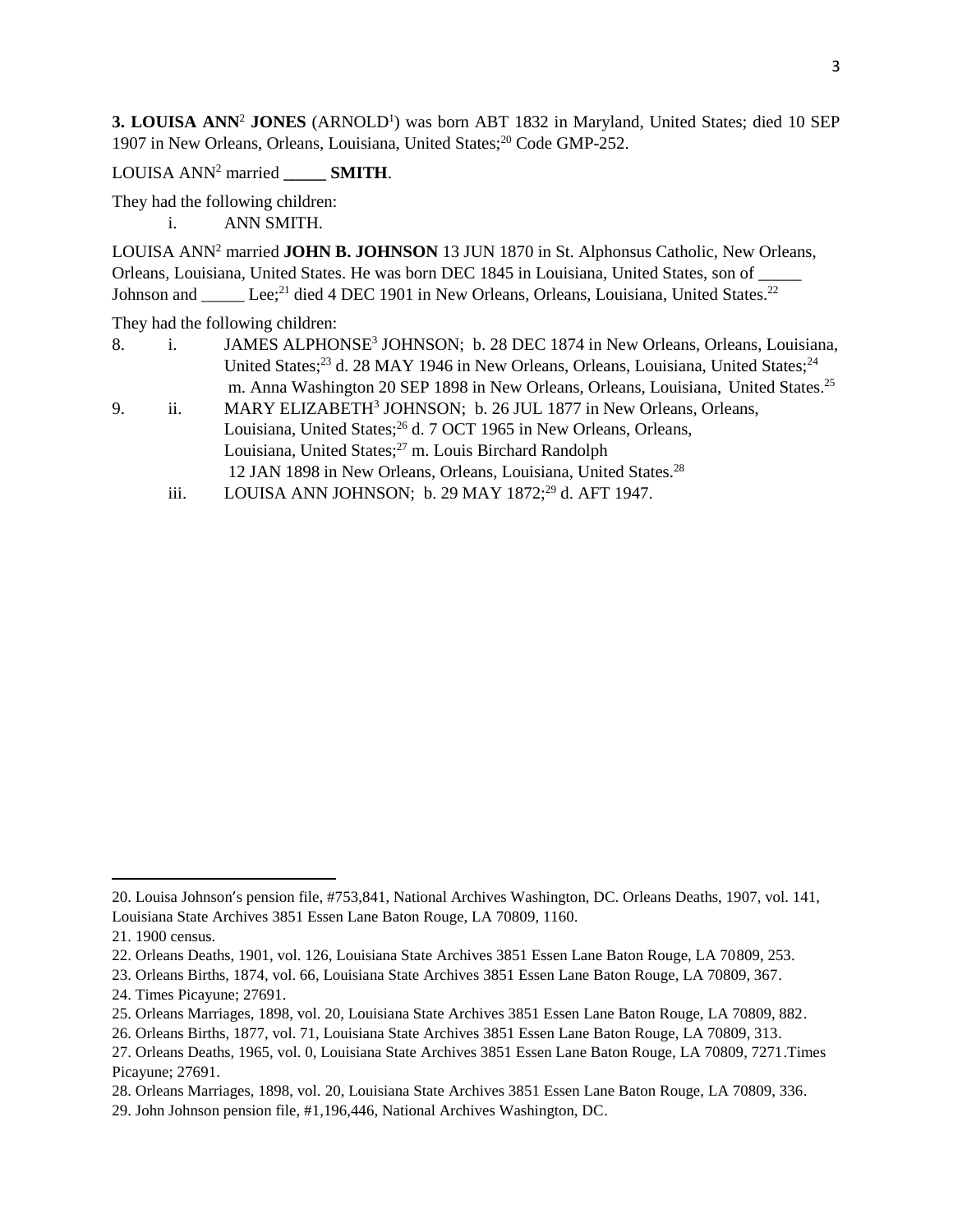## **Third Generation**

4. HENRY<sup>3</sup> JONES (ARNOLD HENRY<sup>2</sup>, ARNOLD<sup>1</sup>) was born ABT 1849; died BEF 1880.

HENRY<sup>3</sup> married **CHARITY ALEXANDER** 16-20 DEC 1873 in St. Alphonsus Catholic, New Orleans, Orleans, Louisiana, United States. She was born ABT 1857; died 2 NOV 1935 in Charity Hospital, New Orleans, Orleans, Louisiana, United States.<sup>30</sup>

They had the following children:

- i. JOSEPH ISAAC JONES; b. 27 OCT 1874 in New Orleans, Orleans, Louisiana, United States;<sup>31</sup> d. AFT 1920.
- ii. EDWARD ARNOLD JONES; b. 14 NOV  $1876$ <sup>32</sup> d. 28 JUL 1961 in Alameda. California, United States;<sup>33</sup> m. Ida.

5. GABRIEL W.<sup>3</sup> JONES (ARNOLD HENRY<sup>2</sup>, ARNOLD<sup>1</sup>) was born ABT 1858 in Louisiana, United States;<sup>34</sup> died 21 OCT 1906 in New Orleans, Orleans, Louisiana, United States.<sup>35</sup>

GABRIEL W.<sup>3</sup> married **DELLA WILLIAMS** 10 JAN 1898 in New Orleans, Orleans, Louisiana, United States. She was born ABT 1869 in Tennessee, United States, daughter of J. E. Williams and Mary.<sup>36</sup>

They had the following children:

i. **JONES**; d. BEF 1900.

6. ANNA<sup>3</sup> JONES (ARNOLD HENRY<sup>2</sup>, ARNOLD<sup>1</sup>) was born ABT 1860 in Louisiana, United States;<sup>37</sup> died BET 1900-17.

ANNA<sup>3</sup> married **HARRISON ALEXANDER** 26 APR 1888 in New Orleans, Orleans, Louisiana, United States. He was born NOV 1846 in Louisiana, United States, son of Thornton Alexander and Violet;<sup>38</sup> died 21 JAN 1917 in New Orleans, Orleans, Louisiana, United States.<sup>39</sup>

They had the following children:

- i. ALBERT THEODORE ALEXANDER; b. JUL 1883 in New Orleans, Orleans, Louisiana, United States;<sup>40</sup> d. 5 APR 1958 in Charity Hospital, New Orleans, Orleans, Louisiana, United States;<sup>41</sup> m. Marie Dedeaux ABT 1904.
- ii. ELLA ALEXANDER; b. 28 AUG 1888 in New Orleans, Orleans, Louisiana, United States;<sup>42</sup> d. 15 NOV 1919 in New Orleans, Orleans, Louisiana, United States.<sup>43</sup>

 $\overline{a}$ 

<sup>30.</sup> Orleans Deaths, 1935, vol. 207, Louisiana State Archives 3851 Essen Lane Baton Rouge, LA 70809, 2324.

<sup>31.</sup> Orleans Births, 1874, vol. 67, Louisiana State Archives 3851 Essen Lane Baton Rouge, LA 70809, 105.

<sup>32. 1900</sup> census. California Death Index, 1940-1997; Ancestry.com.

<sup>33.</sup> California Death Index, 1940-1997; Ancestry.com.

<sup>34.</sup> Orleans Deaths, 1906, vol. 139, Louisiana State Archives 3851 Essen Lane Baton Rouge, LA 70809, 254.

Orleans Marriages, 1898, vol. 20, Louisiana State Archives 3851 Essen Lane Baton Rouge, LA 70809, 336.

<sup>35.</sup> Orleans Deaths, 1906, vol. 139, Louisiana State Archives 3851 Essen Lane Baton Rouge, LA 70809, 254.

<sup>36.</sup> Orleans Marriages, 1898, vol. 20, Louisiana State Archives 3851 Essen Lane Baton Rouge, LA 70809, 336.

<sup>37. 1870</sup> census.

<sup>38. 1900</sup> census.

<sup>39.</sup> Orleans Deaths, 1917, vol. 168, Louisiana State Archives 3851 Essen Lane Baton Rouge, LA 70809, 282.

<sup>40. 1900</sup> census. Orleans Deaths, 1958, vol. 0, Louisiana State Archives 3851 Essen Lane Baton Rouge, LA 70809, 728.

<sup>41.</sup> Orleans Deaths, 1958, vol. 0, Louisiana State Archives 3851 Essen Lane Baton Rouge, LA 70809, 728.

<sup>42.</sup> Orleans Births, 1888, vol. 92, Louisiana State Archives 3851 Essen Lane Baton Rouge, LA 70809, 323.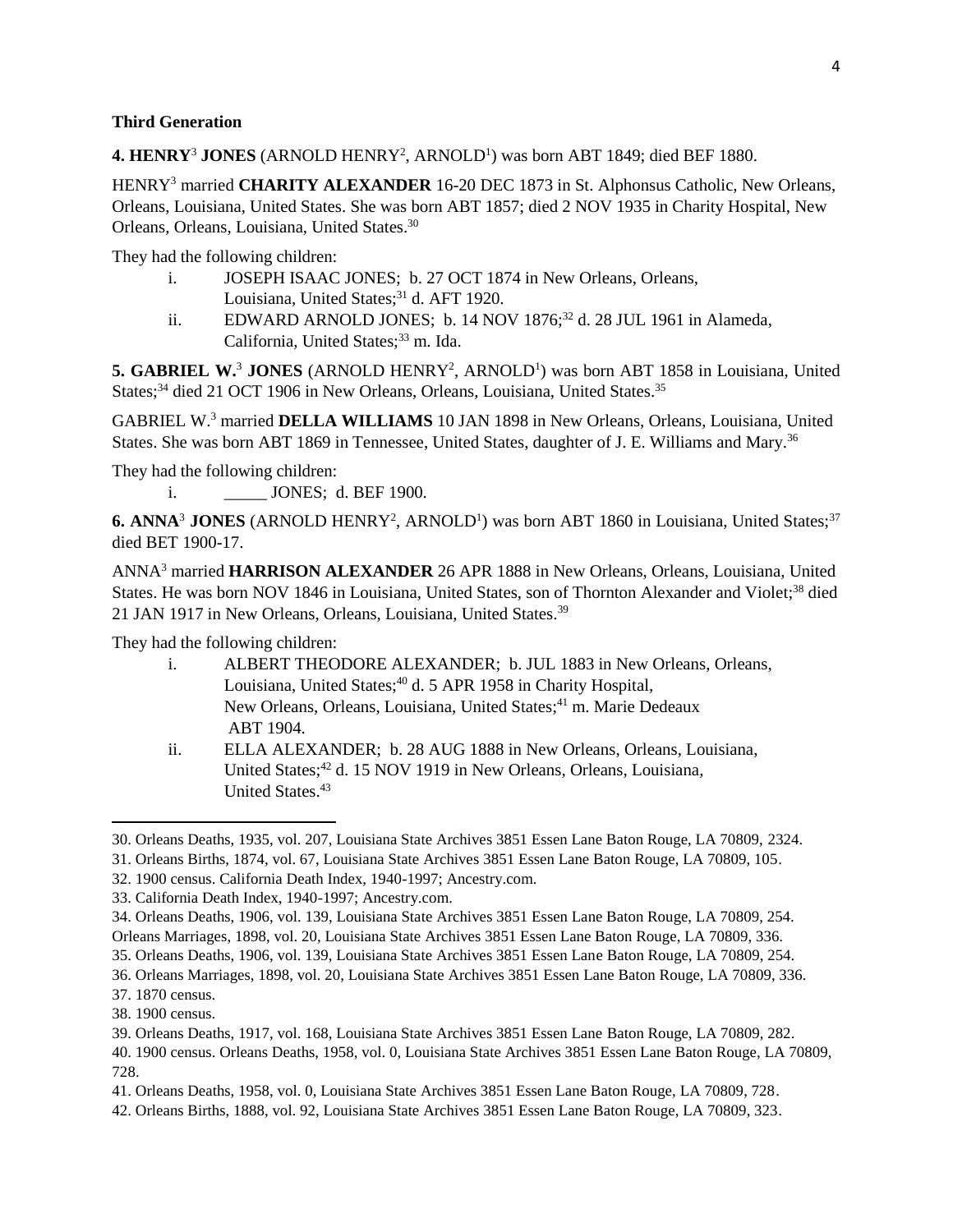**7. MARTHA<sup>3</sup> JONES** (ARNOLD HENRY<sup>2</sup>, ARNOLD<sup>1</sup>) was born 15 APR 1866 in New Orleans, Orleans, Louisiana, United States; <sup>44</sup> died 8 MAY 1948 in New Orleans, Orleans, Louisiana, United States;<sup>45</sup> buried 11 MAY 1948 in St. Joseph Cemetery #1, New Orleans, Orleans, Louisiana, United States.<sup>46</sup>

MARTHA<sup>3</sup> married **STEPHEN ALPHONSE MILLS** 22 DEC 1885 in New Orleans, Orleans, Louisiana, United States. He was born ABT 1862 in New Orleans, Orleans, Louisiana, United States, son of Joseph Mills and Annie;<sup>47</sup> died BEF 1900.

They had the following children:

- i. ALPHONSE MILLS; b. 27 SEP 1887 in New Orleans, Orleans, Louisiana, United States;<sup>48</sup> d. 11 OCT 1918 in Chicago, Cook, Illinois, United States;<sup>49</sup> m. Maggie J. Leary 24 JAN 1912 in New Orleans, Orleans, Louisiana, United States.<sup>50</sup>
- ii. STEPHEN ARNOLD MILLS; b. 5 JUL 1889 in New Orleans, Orleans, Louisiana, United States;<sup>51</sup> d. 20 OCT 1975 in New Orleans, Orleans, Louisiana, United States;<sup>52</sup> m. Alice Harrington 16 AUG 1920 in Chicago, Cook, Illinois, United States.<sup>53</sup>
- iii. SYLVESTER VALLERY MILLS; b. 17 MAR 1893 in New Orleans, Orleans, Louisiana, United States;<sup>54</sup> d. 1 JAN 1979 in Evanston, Cook, Illinois, United States;<sup>55</sup> m. Margaret Brooks.

**8. JAMES ALPHONSE<sup>3</sup> JOHNSON** (LOUISA ANN<sup>2</sup>, ARNOLD<sup>1</sup>) was born 28 DEC 1874 in New Orleans, Orleans, Louisiana, United States;<sup>56</sup> died 28 MAY 1946 in New Orleans, Orleans, Louisiana, United States.<sup>57</sup>

JAMES ALPHONSE<sup>3</sup> married **ANNA WASHINGTON** 20 SEP 1898 in New Orleans, Orleans, Louisiana, United States. She was born ABT 1877 in Louisiana, United States, daughter of \_\_\_\_\_ Washington and Virginia;<sup>58</sup> died 27 JUL 1947 in Chicago, Cook, Illinois, United States;<sup>59</sup> buried in St. Joseph Cemetery #2, New Orleans, Orleans, Louisiana, United States.<sup>60</sup>

 $\overline{\phantom{a}}$ 

<sup>43.</sup> Orleans Deaths, 1919, vol. 177, Louisiana State Archives 3851 Essen Lane Baton Rouge, LA 70809, 726.

<sup>44.</sup> Orleans Births, 1866, vol. 44, Louisiana State Archives 3851 Essen Lane Baton Rouge, LA 70809, 245.

<sup>45.</sup> Orleans Deaths, 1948, vol. 224, Louisiana State Archives 3851 Essen Lane Baton Rouge, LA 70809, 2896.

<sup>46.</sup> Orleans Deaths, 1948, vol. 224, Louisiana State Archives 3851 Essen Lane Baton Rouge, LA 70809, 2896.

<sup>47.</sup> Orleans Marriages, 1885, vol. 11, Louisiana State Archives 3851 Essen Lane Baton Rouge, LA 70809, 623.

<sup>48.</sup> Orleans Births, 1887, vol. 92, Louisiana State Archives 3851 Essen Lane Baton Rouge, LA 70809, 433.

<sup>49.</sup> Orleans Deaths, 1918, vol. 173, Louisiana State Archives 3851 Essen Lane Baton Rouge, LA 70809, 654.

<sup>50.</sup> Orleans Marriages, 1912, vol. 34, Louisiana State Archives 3851 Essen Lane Baton Rouge, LA 70809, 11.

<sup>51. 1900</sup> census. Social Security Death Index. Orleans Births, 1889, vol. 92, Louisiana State Archives 3851 Essen Lane Baton Rouge, LA 70809, 434.

<sup>52.</sup> Social Security Death Index. Times Picayune; 27691.

<sup>53.</sup> Cook County, Illinois, Marriages Index, 1871-1920; Ancestry.com.

<sup>54.</sup> Orleans Births, 1893, vol. 104, Louisiana State Archives 3851 Essen Lane Baton Rouge, LA 70809, 869.

<sup>55.</sup> Illinois, Cook County, Deaths, 1878-1994; FamilySearch.org.

<sup>56.</sup> Orleans Births, 1874, vol. 66, Louisiana State Archives 3851 Essen Lane Baton Rouge, LA 70809, 367.

<sup>57.</sup> Times Picayune; 27691.

<sup>58.</sup> Orleans Marriages, 1898, vol. 20, Louisiana State Archives 3851 Essen Lane Baton Rouge, LA 70809, 882.

<sup>59.</sup> Times Picayune; 27691.

<sup>60.</sup> Times Picayune; 27691.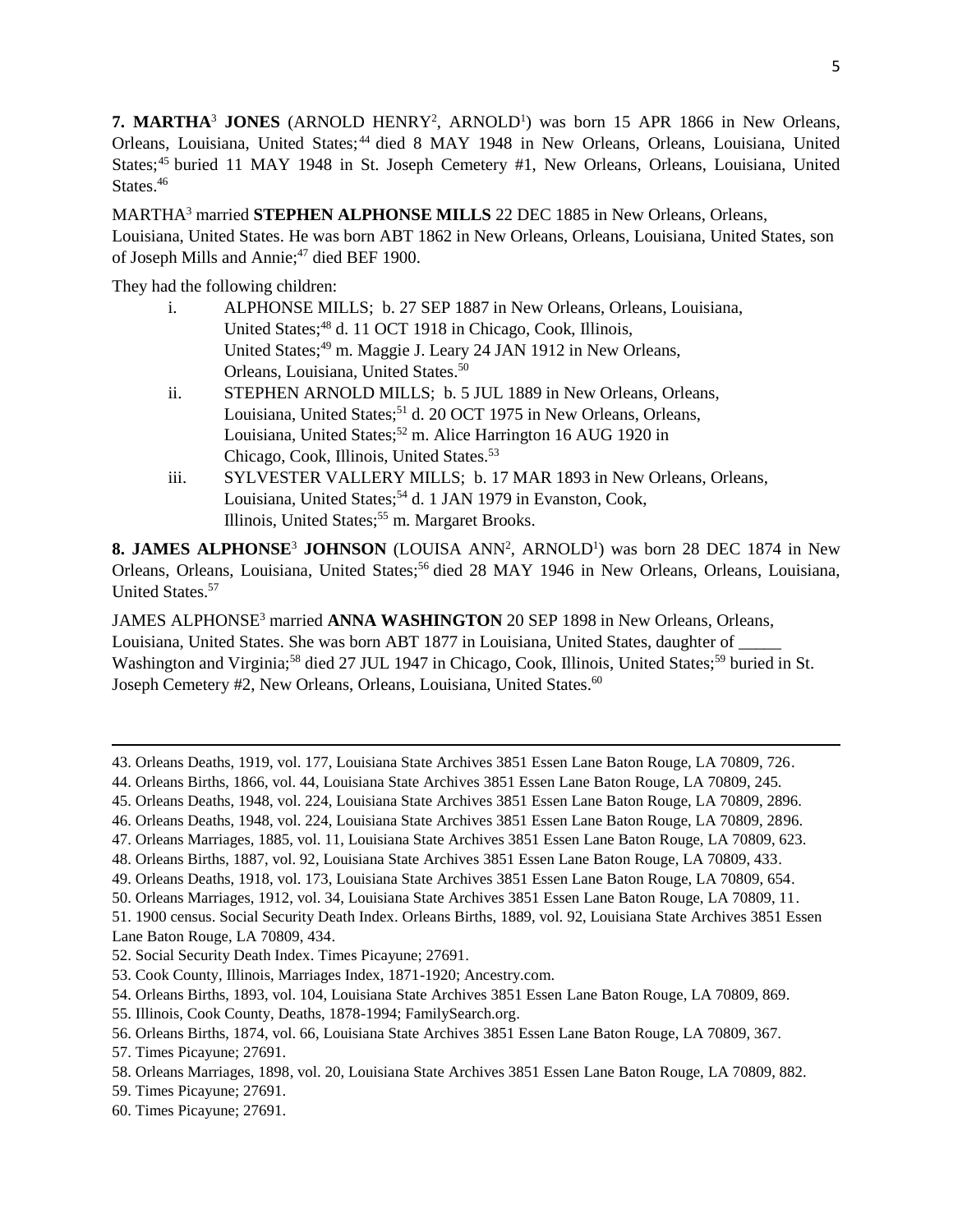They had the following children:

i. VIRGINIA ANNA JOHNSON; b. 15 SEP 1899 in New Orleans, Orleans, Louisiana, United States;<sup>61</sup> d. AFT 1946; m. William Acox Browne 25 AUG 1920 in New Orleans, Orleans, Louisiana, United States.<sup>62</sup>

**9. MARY ELIZABETH<sup>3</sup> JOHNSON** (LOUISA ANN<sup>2</sup>, ARNOLD<sup>1</sup>) was born 26 JUL 1877 in New Orleans, Orleans, Louisiana, United States;<sup>63</sup> died 7 OCT 1965 in New Orleans, Orleans, Louisiana, United States;<sup>64</sup> buried 9 OCT 1965 in St. Joseph Cemetery #1, New Orleans, Orleans, Louisiana, United States.<sup>65</sup>

MARY ELIZABETH<sup>3</sup> married **LOUIS BIRCHARD RANDOLPH** 12 JAN 1898 in New Orleans, Orleans, Louisiana, United States. He was born NOV 1876 in Marksville, Avoyelles, Louisiana, United States, son of Alexander P. Randolph and Marie Simonia Goudeau;<sup>66</sup> died 23 JAN 1930 in New Orleans, Orleans, Louisiana, United States.<sup>67</sup>

They had the following children:

- i. LOUISE SEMONIA RANDOLPH; b. SEP 1899 in New Orleans, Orleans, Louisiana, United States;<sup>68</sup> d. 6 DEC 1969 in New Orleans, Orleans, Louisiana, United States;<sup>69</sup> m. John S. Crawford 18 APR 1934 in New Orleans, Orleans, Louisiana, United States.<sup>70</sup>
- ii. LOUIS BIRCHARD RANDOLPH; b. 5 AUG 1901 in New Orleans, Orleans, Louisiana, United States;<sup>71</sup> d. 20 APR 1902 in New Orleans, Orleans, Louisiana, United States.<sup>72</sup>
- iii. ALLISON BERNARD RANDOLPH; b. ABT 1903 in New Orleans, Orleans, Louisiana, United States;<sup>73</sup> d. 17 JUL 1993 in New Orleans, Orleans, Louisiana, United States;<sup>74</sup> m. Edna DeLandro 17 JAN 1921 in New Orleans, Orleans, Louisiana, United States.<sup>75</sup>
- iv. VERONICA A. RANDOLPH; b. ABT 1907 in New Orleans, Orleans, Louisiana, United States;<sup>76</sup> d. 27 APR 1926 in New Orleans, Orleans, Louisiana, United States.<sup>77</sup>

 $\overline{\phantom{a}}$ 

67. Times Picayune; 27691.

69. Times Picayune; 27691.

75. Orleans Marriages, 1921, vol. 45, Louisiana State Archives 3851 Essen Lane Baton Rouge, LA 70809, 444.

77. Orleans Deaths, 1926, vol. 192, Louisiana State Archives 3851 Essen Lane Baton Rouge, LA 70809, 1009.

<sup>61.</sup> Orleans Births, 1899, vol. 117, Louisiana State Archives 3851 Essen Lane Baton Rouge, LA 70809, 455.

<sup>62.</sup> Orleans Marriages, 1920, vol. 44, Louisiana State Archives 3851 Essen Lane Baton Rouge, LA 70809, 747.

<sup>63.</sup> Orleans Births, 1877, vol. 71, Louisiana State Archives 3851 Essen Lane Baton Rouge, LA 70809, 313.

<sup>64.</sup> Orleans Deaths, 1965, vol. 0, Louisiana State Archives 3851 Essen Lane Baton Rouge, LA 70809, 7271. Times Picayune; 27691.

<sup>65.</sup> Orleans Deaths, 1965, vol. 0, Louisiana State Archives 3851 Essen Lane Baton Rouge, LA 70809, 7271. Times Picayune; 27691.

<sup>66. 1900</sup> census.

<sup>68. 1900</sup> census.

<sup>70.</sup> Orleans Marriages, 1934, vol. 53, Louisiana State Archives 3851 Essen Lane Baton Rouge, LA 70809, 1866.

<sup>71.</sup> Orleans Births, 1901, vol. 121, Louisiana State Archives 3851 Essen Lane Baton Rouge, LA 70809, 939.

<sup>72.</sup> Orleans Deaths, 1902, vol. 127, Louisiana State Archives 3851 Essen Lane Baton Rouge, LA 70809, 238.

<sup>73.</sup> Orleans Marriages, 1921, vol. 45, Louisiana State Archives 3851 Essen Lane Baton Rouge, LA 70809, 444.

<sup>74.</sup> Times Picayune; 27691.

<sup>76.</sup> Orleans Deaths, 1926, vol. 192, Louisiana State Archives 3851 Essen Lane Baton Rouge, LA 70809, 1009.